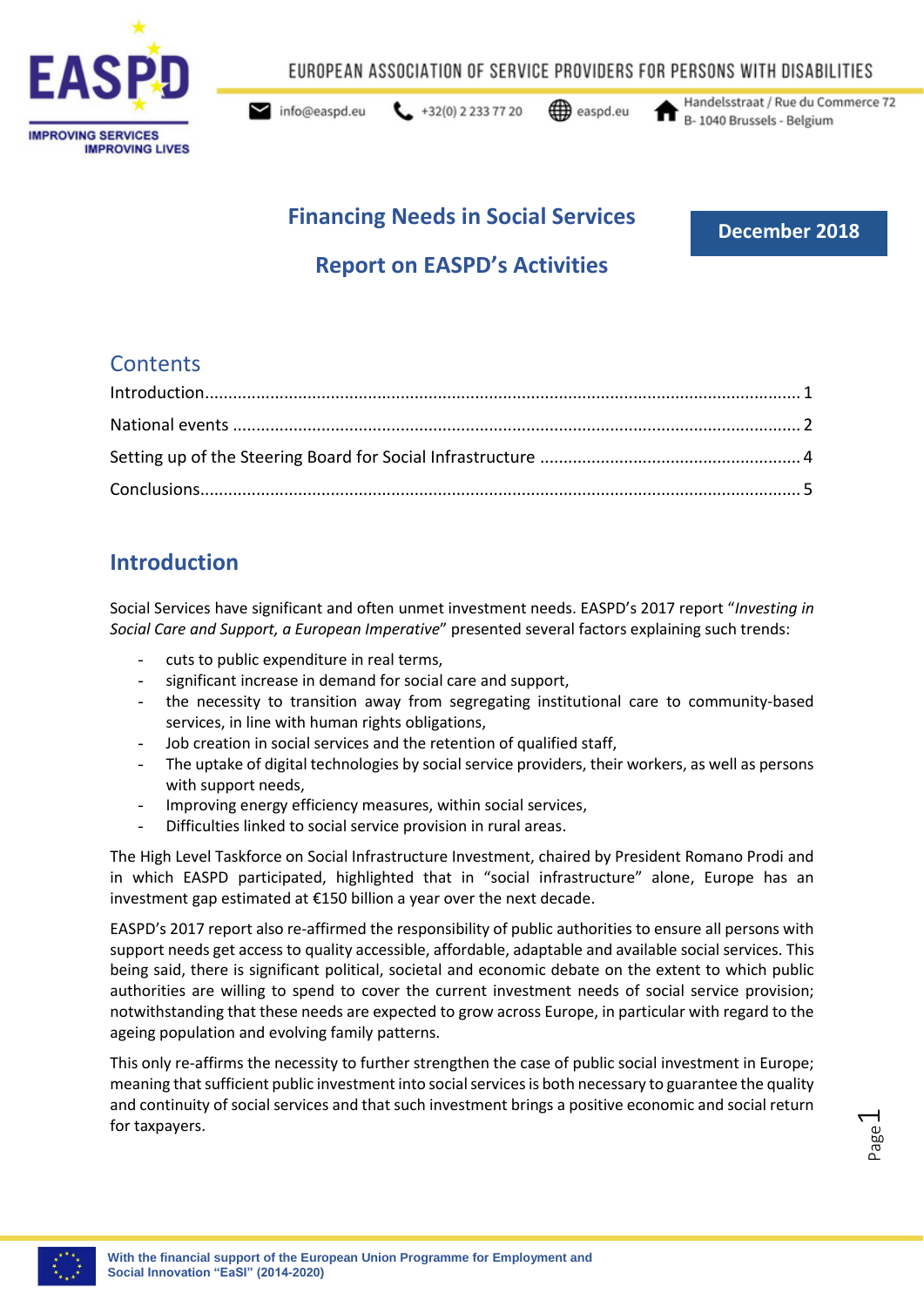

 $\blacktriangleright$  info@easpd.eu  $432(0) 22337720$ 

easpd.eu

Handelsstraat / Rue du Commerce 72 B-1040 Brussels - Belgium

It also means that public authorities, social service providers and all relevant stakeholders- irrespective of where they stand in this debate - need to identify ways in which we can be smarter in how we invest into social services.

For this reason, EASPD organized a series of activities in view of providing greater clarity to these questions:

- National Events
- European Conferences
- <span id="page-1-0"></span>- Creation of a Steering Board for Social Infrastructure

## **National events**

EASPD organized national events to discuss the private investment needs in social services and explore how the European instruments could help to meet such needs.

#### **Ireland**

The first national event took place in Ireland on 16<sup>th</sup> April, hosted by the Mr Finian McGrath, Minister for Disability in Ireland and co-organised together with the National Federation of Voluntary Bodies. Bringing together around 20 participants from the social services sector, the Ministry of Health and the EIB, the meeting focused initially on the recent ratification of the UN Convention on the Rights of Persons with Disabilities by Ireland and what this would mean for investment needs in disability services. There was also an agreement that over the last decade there had been little to no additional investment in the social infrastructure of services such as respite care, day care or even travel fleets (buses, etc). Part of the reasoning for this was the need to cut public expenditure in order to fall in line with European fiscal arrangements. The possibility that investments triggered by the European Fund for Strategic Investments could – in principle – be excluded from debt calculations were very much welcomed by all participants. The meeting concluded with a call by Minister McGrath for Ministry officials and social service providers to meet and develop a national investment project proposal which he could then present to the Irish cabinet.

The Irish event highlighted the significant investment needs in care and support services for persons with disabilities due to underinvestment for the past decade as well as to the implications of the UN CRPD for such services. It also highlighted the importance of how the European Fund for Strategic Investments (EFSI) could provide.

#### **Finland**

On the 3<sup>rd</sup> May, EASPD organised a seminar in Helsinki, bringing together stakeholders from Finland, Latvia and Estonia to discuss trends in service provision and the social economy, and to explore the potential use of EFSI. The event stressed the need for greater investment into high-quality, communitybased infrastructure that go further than simply providing services in the community settings, but also support the full inclusion of persons with disabilities in community life. Representatives from the social and support services sector expressed an interest in the potential opportunities that EFSI could provide. Despite this, participants highlighted that for service providers to be able to benefit from such opportunities, capacity building is required by both the social and financial sector, to support the better understating of the other's sector and facilitate their cooperation. This need for capacity

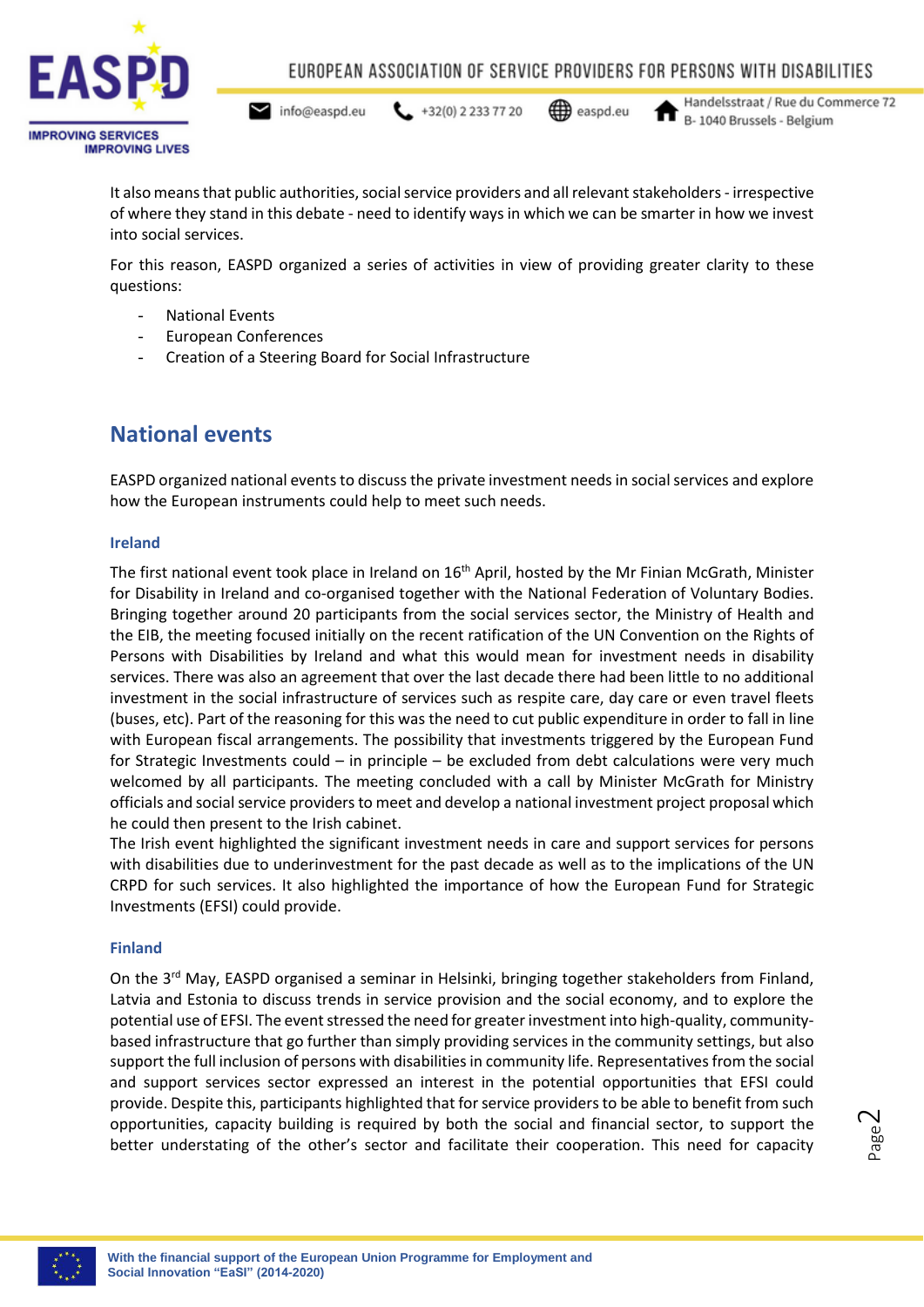

 $\blacktriangleright$  info@easpd.eu  $\leftarrow$  +32(0) 2 233 77 20

easpd.eu

Handelsstraat / Rue du Commerce 72 B-1040 Brussels - Belgium

building was joined by a call for more data collection on the investment needs of the sector, to help Finnish social and support services identify overall trends and needs which can be addressed with the help of EFSI. The event concluded by underlining that, most importantly, investment tools must ensure the implementation of the UNCRPD and facilitate the full realisation of the right of persons with disabilities, with the support of high-quality, community-based, person-centered services.

### **Spain and Portugal**

The third event organized on  $11<sup>th</sup>$  June had a cross-border perspective, bringing together social service providers, regional authorities and academics from both Spain and Portugal. The event discussed significantly the investment needs in social services in these countries. The landscape of support service delivery is now facing multiple challenges due to the change of paradigm brought by the United Nations Convention on the Right of Persons for Disabilities. Uncertainty on implementation strategies is raising high in local governments, but even more in support service providers (SP). SP now face changing socioeconomic environments strongly requesting more conceptual answers and internal organizational transformations. Many decision-makers in SP whose core business is still based on care in special institutions for closely defined client groups fear 'transitional costs' when shifting their operation profile towards integrated community services. Thus, they find themselves 'stuck in the middle' between established routines and requested but untaken innovative steps for inclusion and integration of their activities in local service systems. Another important challenge referred to was on the financing of rural and sparsely populated areas. As regard to private investment, interest was expressed to further explore the possibilities EFSI could bring in terms of investment, but that efforts should be made to better measure social impact; with measuring impact on quality of life of persons with disabilities and their families as the way to go. Facilitating cross-border investments was also referred to as a possible added value of European financial instruments; although joint planning capacities were difficult and require support.

### **Czech Republic**

The fourth national event took place in the Czech Republic on the 25<sup>th</sup> June, hosted by the Czech Ministry of Social Affairs and co-organised with the Association of Social Service Providers in the Czech Republic. The workshop brought together the Ministry of Labour and Social Affairs, social service providers, academics, trade unions and the EIB. The Czech Authorities' investment budget into social services is negotiated on a year by year basis, and vary significantly; meaning that it is very difficult for service providers to predict which investments they can get and plan their own development on the medium to long-term. Such arrangements also limit the capacity of social service providers to get access to private investment. There was therefore interest by social service providers in the Czech Republic to further explore the potential of EU financial instruments to fulfil their investment needs, especially with the help of a public guarantee.

#### **Flanders (Belgium)**

The fifth event took place in Flanders, Belgium, and brought together important disability service providers in the region. The 10 organisations around the table all had investment needs, together requiring over €200 million of private investment in the years to come for infrastructure in areas such as housing, care, administrative facilities for homecare, energy efficiency, etc. EFSI was seen as a possible good solution for financing such needs as discussions with national banks were sometimes difficult. Yet, they also stated that the bureaucratic measures required to apply to the EIB appeared

```
Page
ന
```
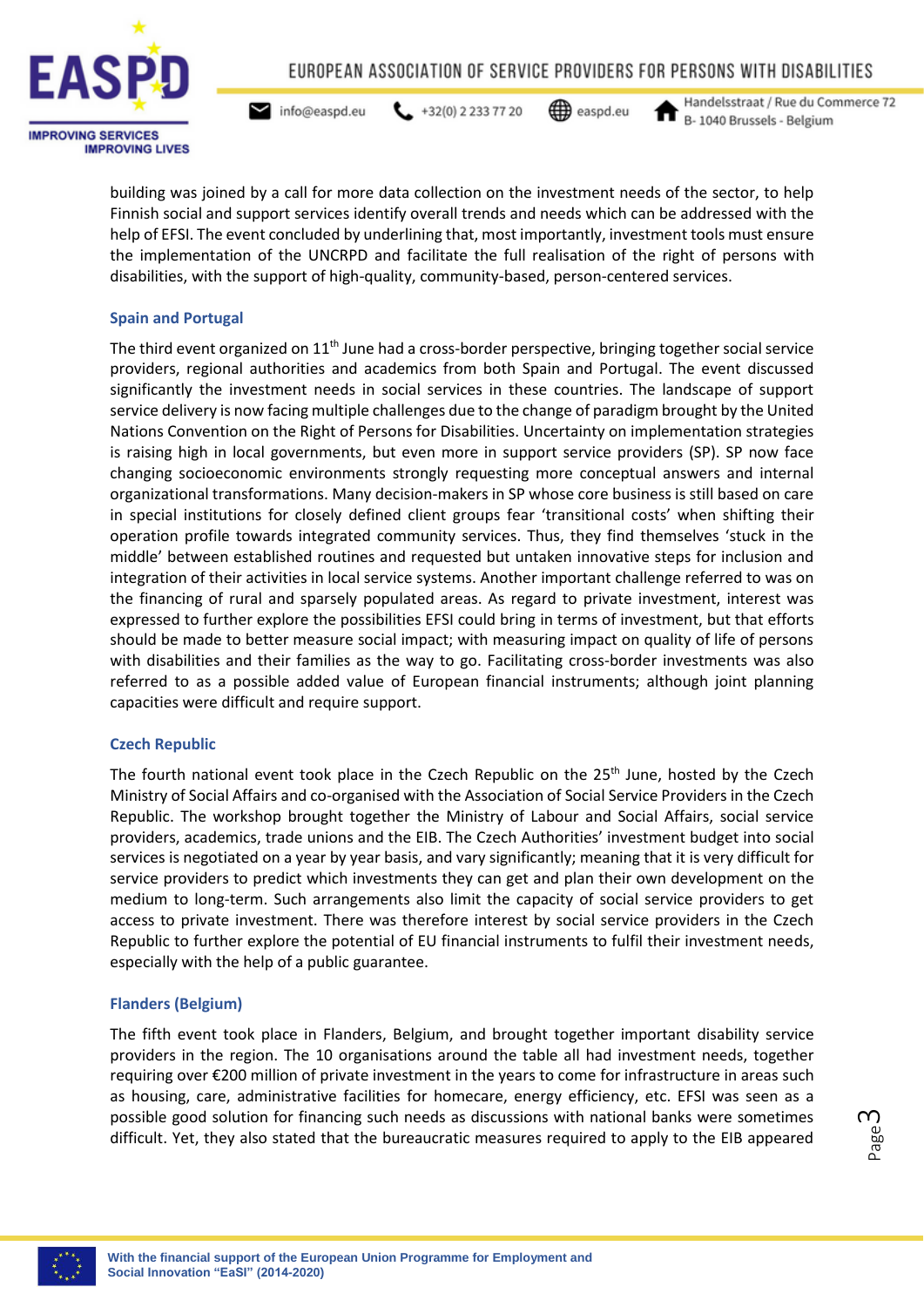

 $\blacktriangleright$  info@easpd.eu

easpd.eu  $432(0) 22337720$ 

Handelsstraat / Rue du Commerce 72 B-1040 Brussels - Belgium

very burdensome. Another aspect discussed was the very specific positive aspects of using EFSI to finance their needs, in terms of interest rates, duration, etc. Having to fill in the application folder for an EIB loan, with the considerable paperwork they request, is not particularly encouraging even they have little information on the specific benefits they could gain from such a loan.

### **Wallonia (Belgium)**

On the 11<sup>th</sup> September, EASPD together with UNIPSO organised a Seminar in Namur, Belgium, bringing together organisations from the social profit sector, regional authorities, the EIB and others to present and exchange views on the different European financial instruments available. Most participants stated their investment needs; mostly in the field of infrastructure and requiring between €500,000 and €10 million. Although interested in the European instruments presented, there was regret that none were specifically targeting the amounts required. With regard to bundling, several participants expressed a possible interest; but stated that this required costly time and expertise which they did not have at that moment.

### **Hungary**

On the 19<sup>th</sup> September, EASPD organised a Seminar in Budapest. The event brought together representatives of social services sector, the Erste Bank and the European Investment Bank. During the seminar, the funding opportunities provided by the European Fund for Strategic Investment (EFSI) where presented along with resources available under the Economic Development Operational Programme between 2014 and 2020 in Hungary.

#### **Austria**

The  $8<sup>th</sup>$  national event took place on  $30<sup>th</sup>$  November in Vienna, Austria, co-organised with the Erste Bank and bringing together social service providers, investors and authorities. The speakers expressed important investment needs in social service provision across the country, although with regional differences. Most projects were again between the €1 million and €10 million mark; thus also regretting the EFSI limitations. Interest was expressed by some local authorities and service providers to work on bundling some different programmes.

## <span id="page-3-0"></span>**Setting up of the Steering Board for Social Infrastructure**

One of the major trends in social service provision is the transition to community-based services; a process which also entails the integration of a variety of different services: health, education, housing, ageing, etc. Similar processes are happening in these other sectors too, where all are moving towards some form of integration of services. The hospital-centric healthcare system is also moving towards more localized forms of service provision. Social housing providers are providing more and more care and support services for their clients.

As such, quality investments into these fields also increasingly have to require investments into multidimensional social projects. For this reason, EASPD brought together Eurohealthnet, the Lifelong Learning Platform, Housing Europe, the AGE Platform and Feantsa with the aim of setting-up the Steering Board for Social Infrastructure in order to facilitate cross-sectoral exchange, provide a unique counterpart to the EU institutions, build up capacity at national level and develop a pool of investable projects.

Page 4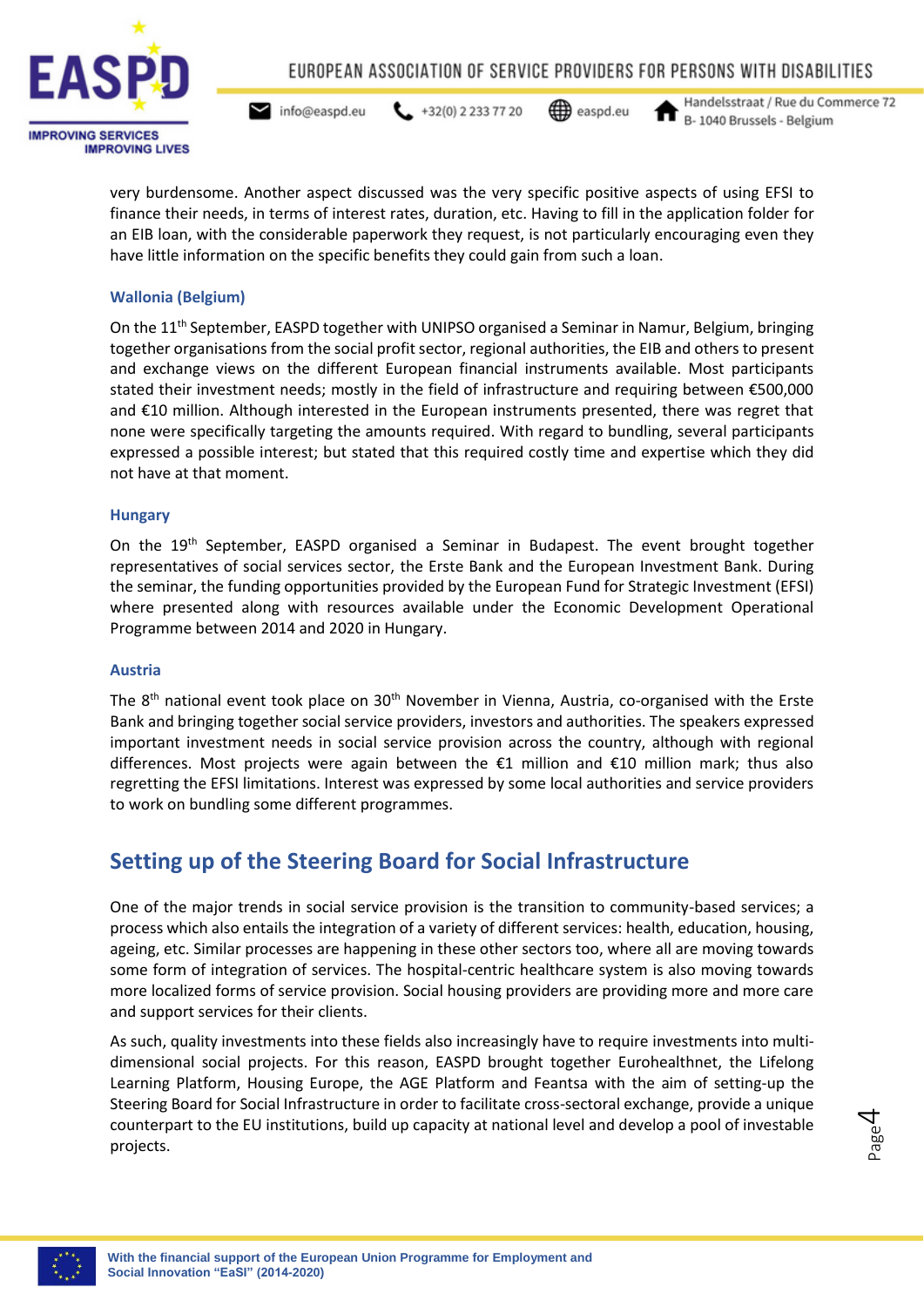

 $\blacktriangleright$  info@easpd.eu

```
432(0) 22337720<del></u> easpd.eu</del>
```


Handelsstraat / Rue du Commerce 72 B-1040 Brussels - Belgium

Together with the Steering Board for Social Infrastructure, EASPD also organised a large European Conference on "Investing in Social Infrastructure" bringing together over 100 representatives in the field of health, housing, social services and education, as well as Public Authorities and investors. The aim was to present the following documents; which were welcomed by the institutions.

The Steering Board for Social Infrastructure met 7 times in 2019 and developed together

- A Joint Position Paper on InvestEU, the European Commission's proposal for an investment programme under the next multi-annual financial framework
	- $\circ$  The Position Paper welcomed the InvestEU programme and in particular
		- The Social Investment & Skills window; and accompanying investment guidelines
		- **.** The significant yet realistic increase in the budget dedicated to capacity building
			- The stronger focus on smaller and local projects
	- o The Paper also made several recommendations to further improve the InvestEU proposal:
		- A focus on quality projects should be prioritized
		- Creating a dedicated structure to enable representatives from relevant window-specific sectors to provide feedback to the relevant InvestEU decision-making bodies.
		- Ensuring that part of the capacity building budget is dedicated to the service providers themselves, not to build up the capacity of financial investors
		- A stronger reference to the use of the investment clause in the EU fiscal rules as public investment is crucial to unlocking investment in social infrastructure.
- A Scoping Note for Social Infrastructure Investment, detailing their view on the areas in social, health, education and affordable housing provision where private investment makes the most sense; notably a dedicated Public Guarantee to facilitate investment into projects between €1 and €15 million, with positive interest rates and over a longer duration.

# <span id="page-4-0"></span>**Conclusions**

The outcome of EASPD's work in the field of social investment in social services in 2019 can be summarized into five main points:

- Social services require significant investment if they are to successfully transition towards more community-based services, in line with the principles of the UN Convention on the Rights of Persons with Disabilities. Investment, though, being the main word here, given that community-based services will come with an economic and social return as they help to empower individuals to be active on the labour market, in education and training and in society as a whole. If a cost there is, it would be in not or underinvesting in community-based services; which leads to a more unequal society where persons with support needs and their families are not empowered to become active members of society, with all the socio-economic consequences that entails.